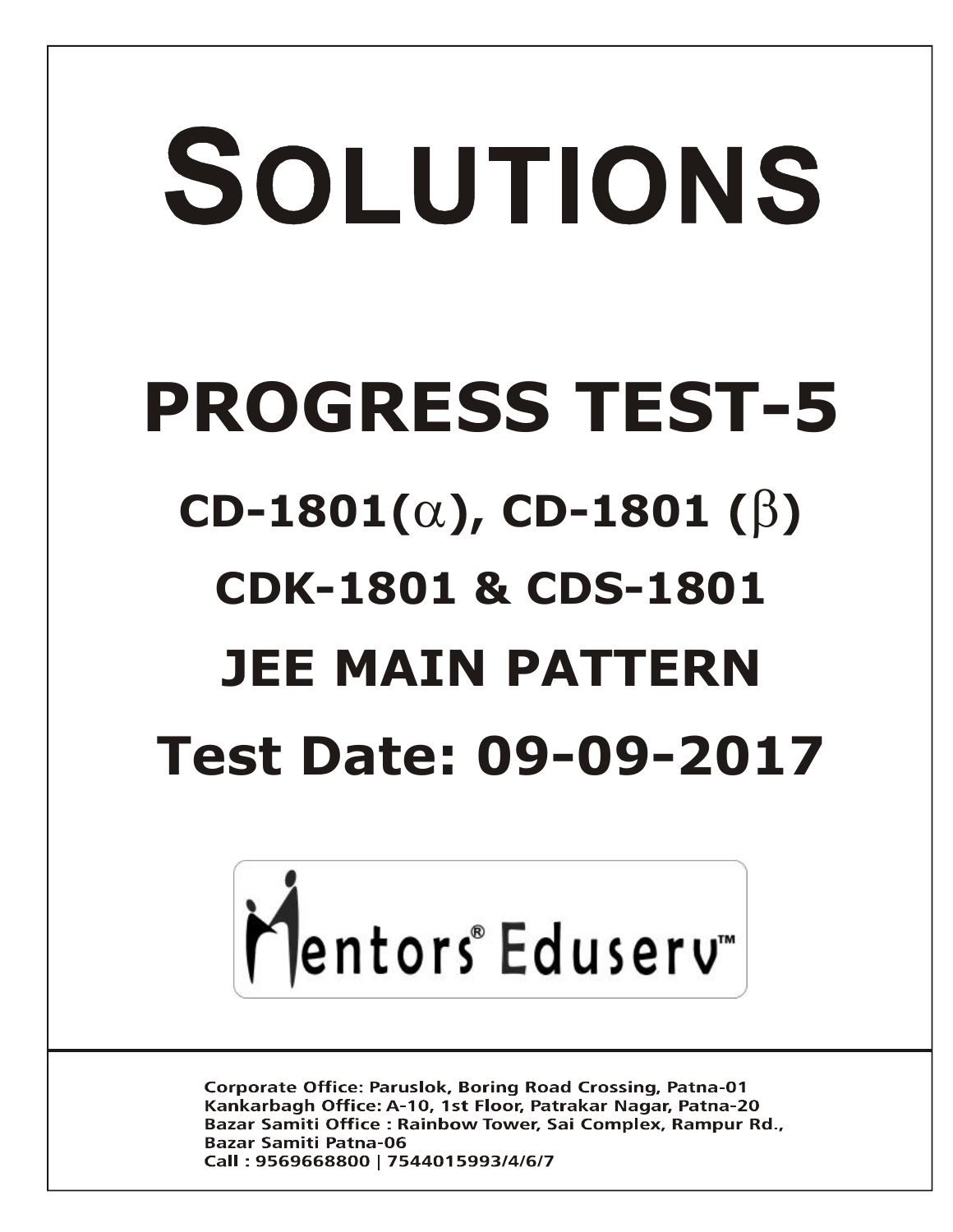# **PHYSICS 1. (B)** Direction of electric field or magnetic field may be parallel or antiparallel to the direction of velocity. **2. (A) 3. (B)** B  $F_{m}$  =  $F_{E}$ E,  $eVB = eE$ 4  $V = \frac{E}{B} = \frac{3.2 \times 10^4}{2 \times 10^{-3}}$  $3.2 \times 10$  $\times$ ►V  $\times$ 10<sup>-1</sup>  $2\times 10$ = 16 × 10<sup>6</sup> m/s **4. (C)** The horizontal force on curve current carrying were will be cancelled. The only vertical upward (to wards Y-axis) will act. Hence,  $F = i/B = i(2L)B$ **5. (A)** 2 $\mathsf{B}_0$  i $\ell$  $\rightarrow$   $(\rightarrow \rightarrow \rightarrow)$  $F = i ( d \ell \times B )$  $\ell$  $= i \left\{ 1j \times B_0 \ell \left( \hat{i} + \hat{j} + \hat{k} \right) \right\}$  $= \mathrm{i} \left( -\mathsf{B}_{\mathrm{o}} \ell \hat{\mathsf{k}} + \mathsf{B} \ell \hat{\mathrm{i}} \right)$  $\overline{\phantom{a}}$  $|F| = \sqrt{2} B_0 \ell i$  $\ell$ **6. (B)** Effective length will 2m along  $45^{\circ}$  with x-axis.  $y<sub>A</sub>$  $(2, 2)$

[ **2** ] **PT-V (MAIN) CD-1801 (A), CD-1801 (B), CDK-1801 & CDS-1801\_09.09.2017**

እ<br>ั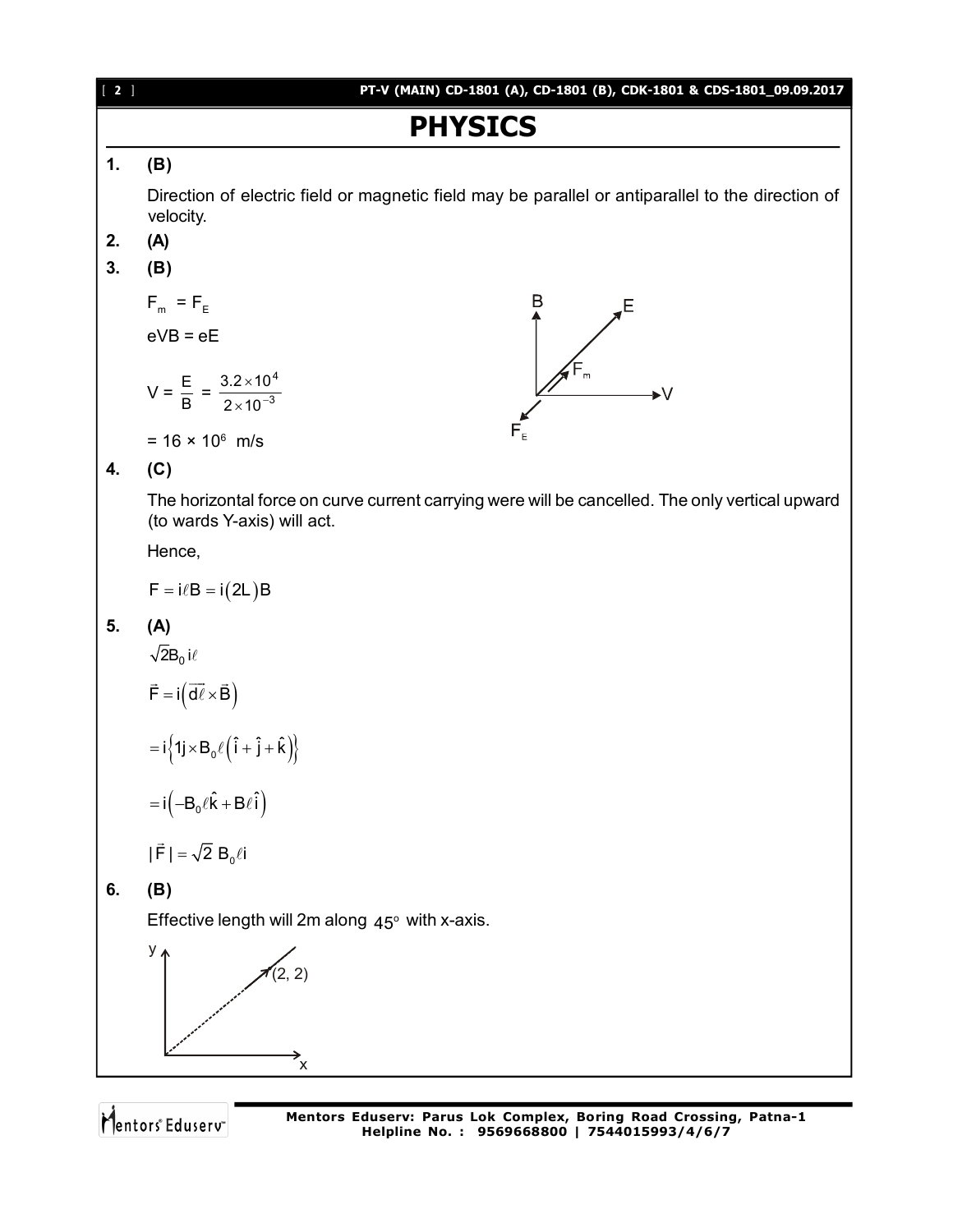#### **PT-V (MAIN) CD-1801 (A), CD-1801 (B), CDK-1801 & CDS-1801\_09.09.2017** [ **3** ]

 $F = i(d\ell \times B)$ 

**7. (D)**

Due to symmetry of the circuit, field will be zero at centre.

**8. (C)**

$$
F=\frac{mv}{dt}
$$

$$
i\ell B = \frac{mv}{dt}
$$

$$
\frac{q}{dt}\ell B = \frac{mv}{dt}
$$

$$
v=\frac{q\ell B}{m}
$$

# **9. (B)**

The magnetic field due to two wires at P

$$
B_1 = \frac{\mu_0 i}{2\pi (d+x)}
$$

$$
B_2 = \frac{\mu_0 i}{2\pi (d-x)}
$$

Both the magnetic fields act in opposite direction.

$$
\therefore \qquad B = B_2 - B_1 = \frac{\mu_0 i}{2\pi} \left[ \frac{1}{d-x} - \frac{1}{d+x} \right] = \frac{\mu_0 i}{2\pi} \left[ \frac{d+x-d+x}{d^2-x^2} \right] = \frac{\mu_0 ix}{\pi(d^2-x^2)}.
$$

# **10. (A)**

magnetic field due to straight wire will be zero.

 $B_{net}$  = magnetic field due to curved were

$$
=B_{1}+B_{2}+B_{3}
$$
\n
$$
=\frac{\mu_{0}}{4\pi} \cdot \frac{I}{r} \cdot \theta \otimes + \frac{\mu_{0}}{4\pi} \cdot \frac{I}{2r} \theta \odot + \frac{\mu_{0}}{4\pi} \cdot \frac{I}{3r} \otimes
$$
\n
$$
=\frac{\mu_{0}}{4\pi} \cdot \frac{I}{r} \cdot \theta \left(1-\frac{1}{2}+\frac{1}{3}\right)
$$

**Mentors Eduserv: Parus Lok Complex, Boring Road Crossing, Patna-1 Helpline No. : 9569668800 | 7544015993/4/6/7**

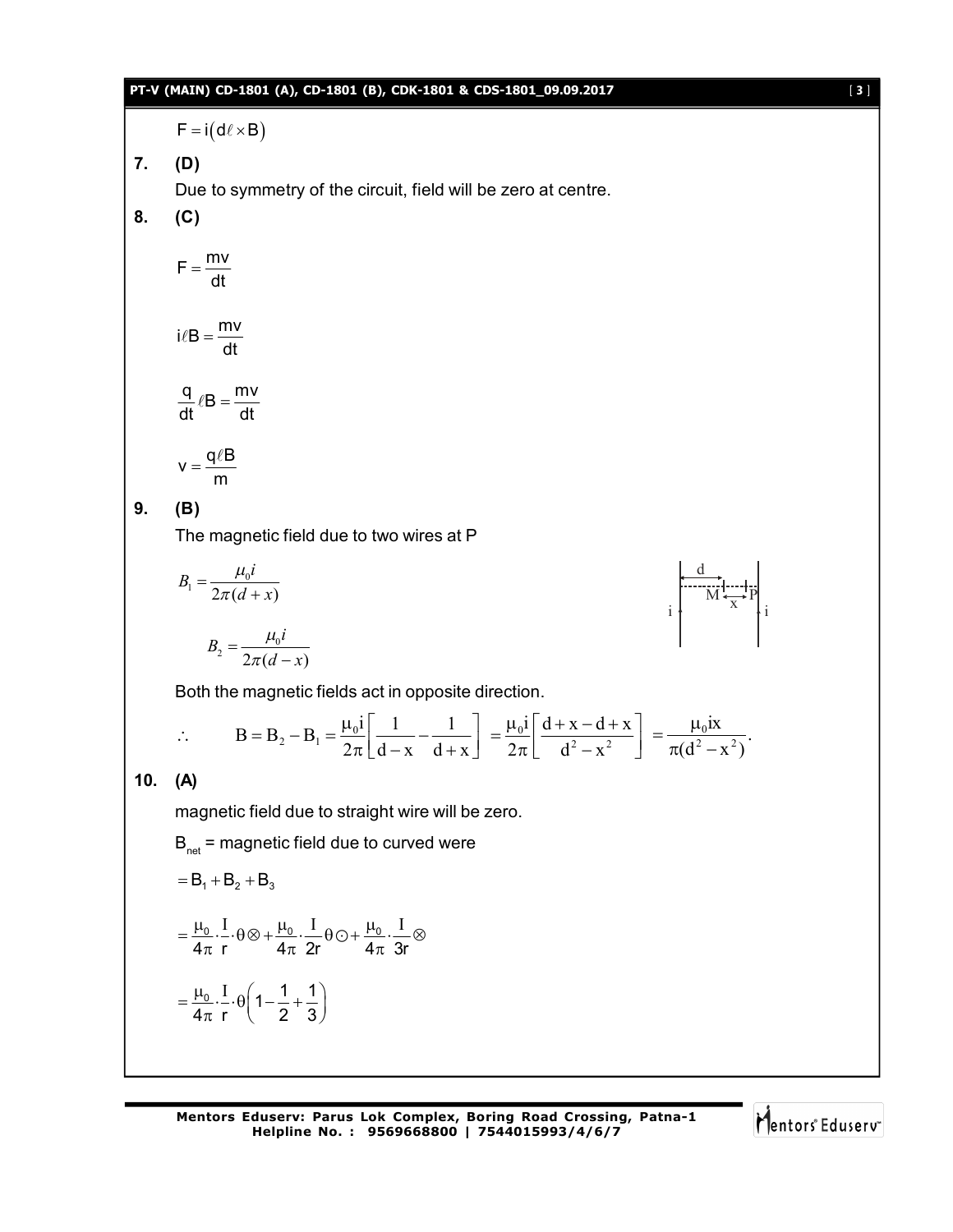#### [ **4** ] **PT-V (MAIN) CD-1801 (A), CD-1801 (B), CDK-1801 & CDS-1801\_09.09.2017**

$$
= \frac{\mu_0}{4\pi} \cdot \frac{1}{r} \cdot \theta \left( \frac{6-3+2}{6} \right) = \frac{5}{6} \times \frac{\mu_0}{4\pi} \cdot \frac{1}{r} \theta
$$
  
\n
$$
B_{net} = \frac{5}{24} \frac{\mu_0}{\pi} \cdot \frac{1}{r} \theta
$$
  
\n11. (C)  
\nDue to symmetry  
\nThe vertical component  
\nwill cancelled out  
\n
$$
B_{net} = B \text{ (Horizontal)}
$$
  
\n
$$
dB_{net} = \frac{\mu_0}{4\pi} \cdot \frac{2(d1)\cos\theta}{R}
$$
  
\n
$$
= \frac{\mu_0}{4\pi} \cdot \frac{2I}{rR} \cos\theta d\theta
$$
  
\n
$$
B_{net} = \int dB_{net} = \frac{\mu_0}{4\pi^2} \cdot \frac{2I}{R} \cdot \frac{\pi^2}{R^2}
$$
costheta
$$
= \frac{\mu_0}{4\pi^2} \cdot \frac{2I}{R} \cdot 2 = \frac{\mu_0 I}{\pi^2 R}
$$
  
\n12. (C)  
\nThere will be no current in the circuit. Hence  
\n
$$
B_p = 0
$$
  
\n13. (A)  
\n
$$
B = 3 \left[ \frac{\mu_0 i}{4\pi r} (\sin 60^\circ + \sin 60^\circ) \right]
$$

Mentors<sup>e</sup> Eduserv<sup>-</sup>



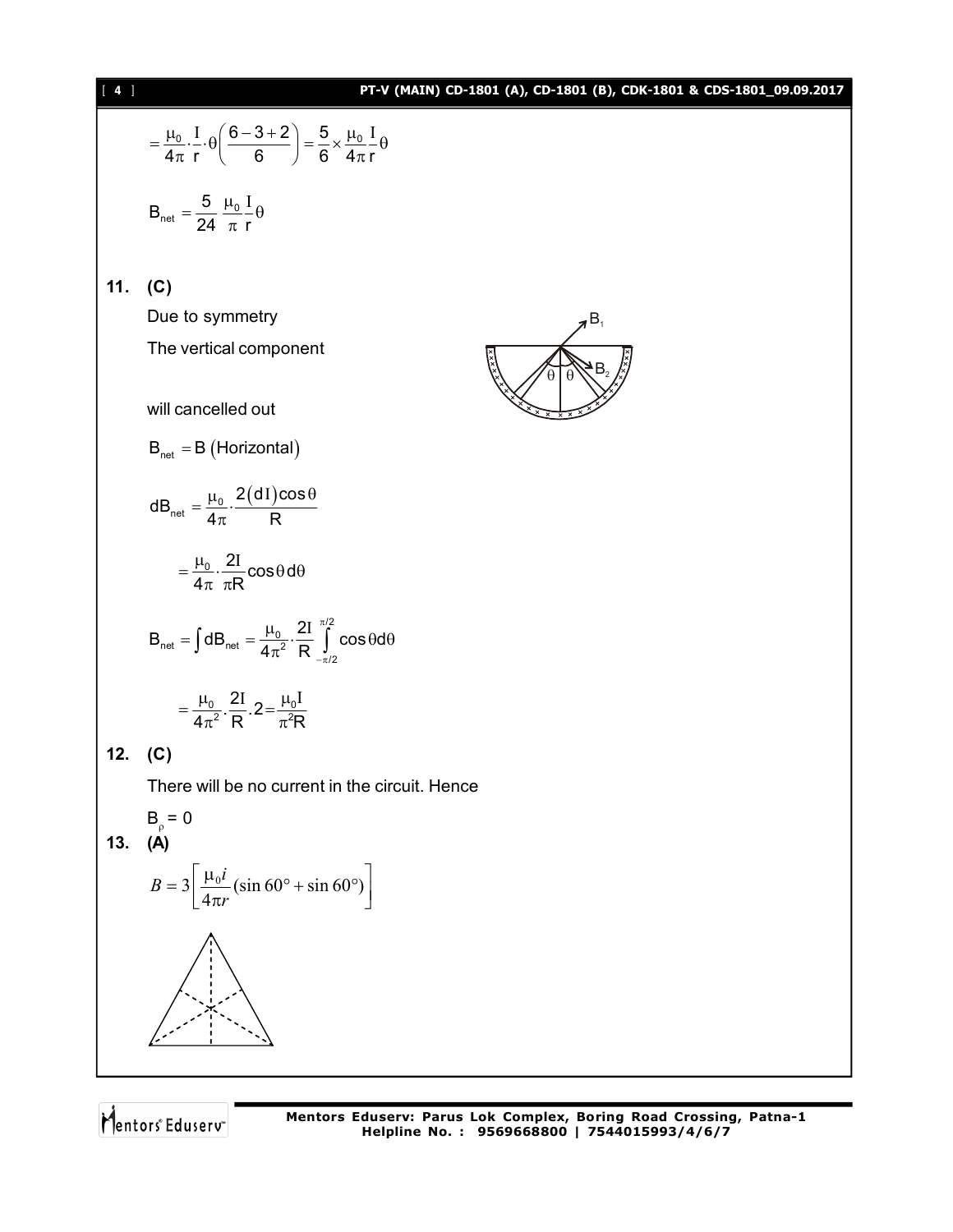**PT-V (MAIN) CD-1801 (A), CD-1801 (B), CDK-1801 & CDS-1801\_09.09.2017** [ **5** ] *a i*  $\pi$  $=\frac{9\mu}{2}$ 2 9 $\mu_{_0}$  **(A) 14. (C)** The effective  $d\ell$  will be along +ve x-axis  $F = i\ell B$ y  $\frac{1}{2m}$  +2m  $= 2 \times 4 \times 0.02$ 0.16 upward 0.16j  $a = \frac{F}{100} = \frac{0.16}{100} \times 1000 = 1.6J$ m 100  $=-\frac{0.18}{100} \times 1000 =$ **15. (B)**  $R = \frac{mv}{R} = \frac{\sqrt{2m.K.E.}}{R}$ qB qB  $=\frac{1111}{R}$  = p  $R_p = \frac{\sqrt{2m_p \times K.E}}{nR_a}$   $R_a = \frac{\sqrt{2.4mp.K.E}}{2nR_a}$ qB  $\frac{1}{a}$  2qB  $\times$  $=\frac{V - P}{R_a}$   $R_a =$ p D  $2.2m<sub>o</sub>$  . KE R qB  $=$  $R_p : R_p : R_\alpha = 1 : \sqrt{2} : 1$ **16. (C)** Sections *AB* and *DE* produce no field at *O*. Sections *BC* and *EF* produce equal fields at *O*, *a*  $B=\frac{\mu_0 I}{2}$  $\pi$  $=\frac{\mu}{2}$ 2  $\frac{0}{\epsilon}$ .  $\therefore$  (C) **17. (D)** The Magnitude of magnetic field due to circular loop at the center *C* is  $\overline{\phantom{a}}$  $\bigg)$  $\setminus$  $\overline{\phantom{a}}$  $\setminus$ ſ  $=\frac{\mu_0 I}{I} \left( \frac{1}{R} \right)$  $1 \quad \textbf{R}_2$  $_0 I \begin{pmatrix} 1 & 1 \end{pmatrix}$ 4 *R R*  $B=\frac{\mu_0 I}{4}$ **(D)**

**Mentors Eduserv: Parus Lok Complex, Boring Road Crossing, Patna-1 Helpline No. : 9569668800 | 7544015993/4/6/7**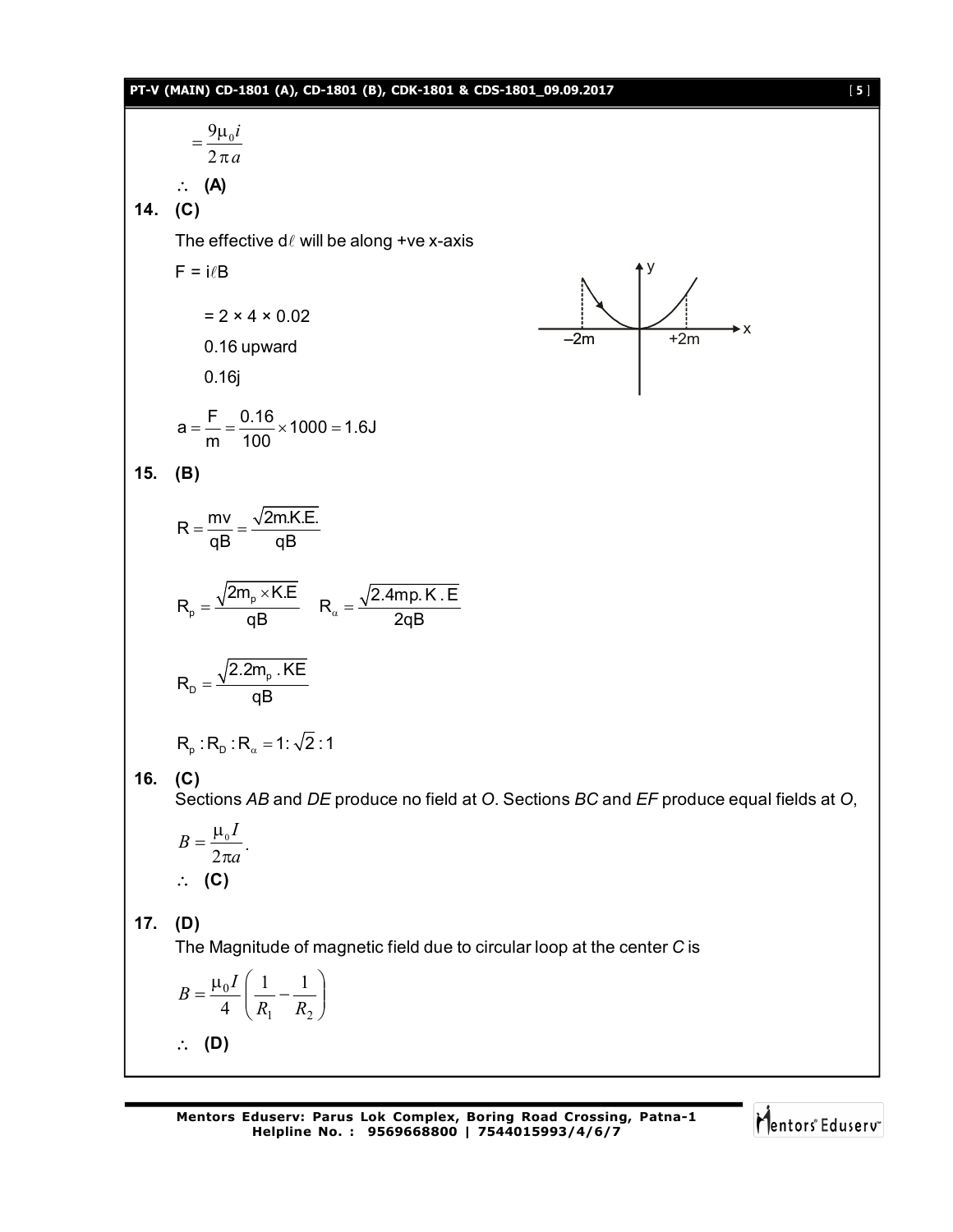| [6] | PT-V (MAIN) CD-1801 (A), CD-1801 (B), CDK-1801 & CDS-1801_09.09.2017                                                                                               |
|-----|--------------------------------------------------------------------------------------------------------------------------------------------------------------------|
|     | 18. (A)                                                                                                                                                            |
| 19. | $\vec{F} = \vec{F}_e + \vec{F}_m$ , $\vec{F} = q\vec{E} + q(\vec{v} \times \vec{B}) = 0 \implies B = \frac{E}{v} = 10^3 \text{ Wb/m}^2$<br>$\therefore$ (A)<br>(A) |
|     |                                                                                                                                                                    |
|     | Small circles $\frac{3}{4}$ <sup>th</sup> . Big circles $\frac{1}{4}$ <sup>th</sup> part produces effective magnetic fields                                        |
|     | $ \vec{B}_{net}  = \frac{3}{4} \times \frac{\mu_0 I}{2R} + \frac{1}{4} \frac{\mu_0 I}{2(2R)} = \frac{7\mu_0 I}{16R}$                                               |
| 20. | (B)                                                                                                                                                                |
|     | $T=\frac{2\pi m}{qB},\ \frac{T_{\alpha}}{T_{p}}=\frac{m_{\alpha}}{m_{p}}.\frac{q_{p}}{q_{\alpha}}=2$                                                               |
|     | 21. $(C)$                                                                                                                                                          |
|     | $Q_1 + Q_2 = 80$                                                                                                                                                   |
|     | $\frac{Q_1}{2} = \frac{Q_2}{3}$                                                                                                                                    |
|     | $3Q_1 = 2Q_2$                                                                                                                                                      |
|     | $\frac{2Q_2}{3} + Q_2 = 80$ $Q_2 = \frac{80 \times 3}{5} = 48 \mu C$                                                                                               |
| 22. | (D)                                                                                                                                                                |
|     | Inital Energy stored = $\frac{1}{2}CV^2 = \frac{1}{2} 2.V^2 = V^2$                                                                                                 |
|     | Charge on capactor = $2V$                                                                                                                                          |
|     | When switch is turn to point (2).                                                                                                                                  |
|     | $\frac{Q_0 - Q}{2} = \frac{Q}{8}$                                                                                                                                  |
|     | $\frac{2V-Q}{2} = \frac{Q}{8} \Rightarrow V = \frac{Q}{8} + \frac{Q}{2}$                                                                                           |
|     |                                                                                                                                                                    |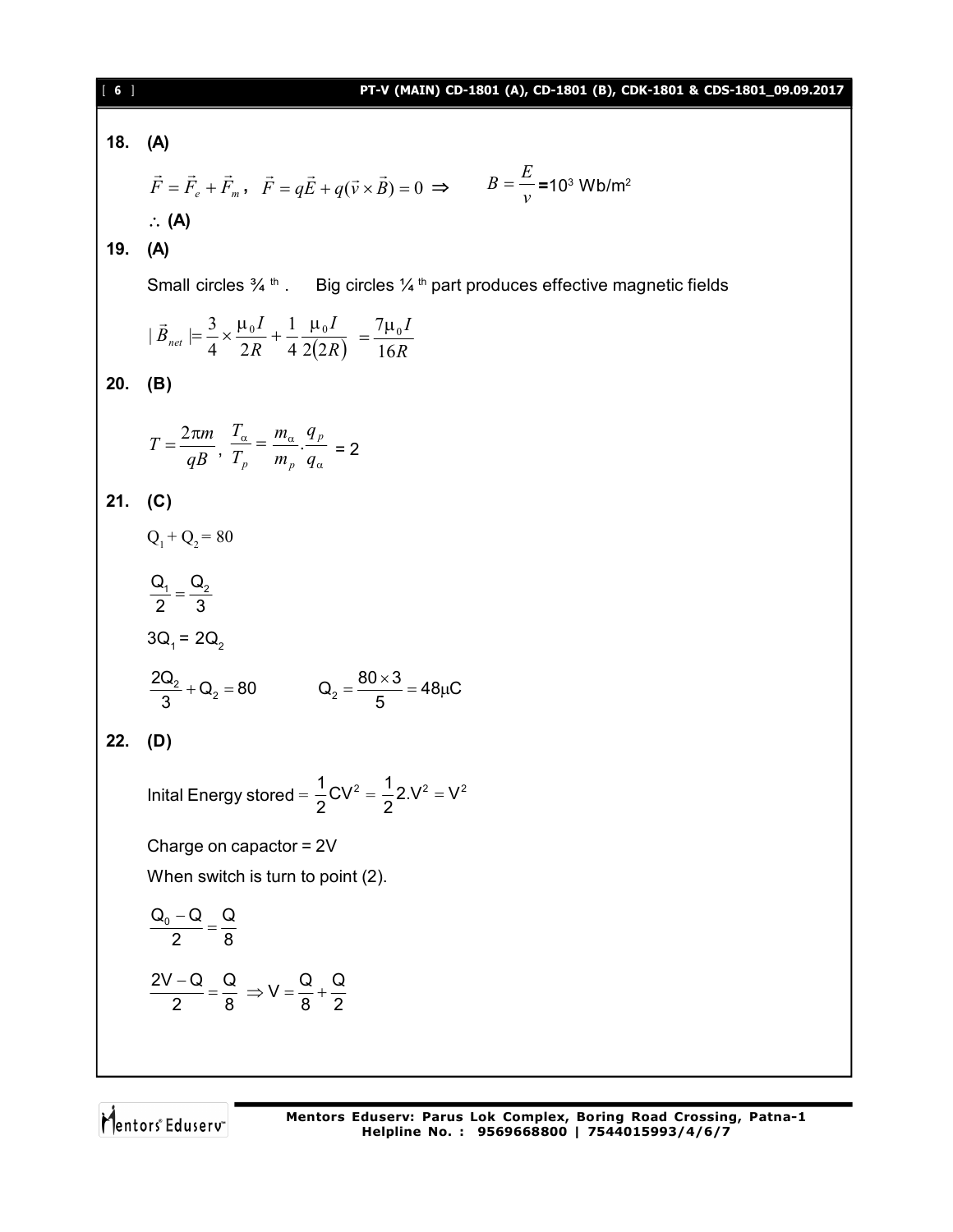#### **PT-V (MAIN) CD-1801 (A), CD-1801 (B), CDK-1801 & CDS-1801\_09.09.2017** [ **7** ]

$$
\frac{Q + 4Q}{8} = V
$$
\n
$$
Q = \frac{8V}{5}
$$
\nnow final Energy

\n
$$
\frac{1}{2} \frac{(Q_0 - Q)^2}{2} + \frac{1}{2} \frac{Q^2}{8}
$$
\n
$$
= \frac{1}{2} \frac{(2V - 8V/5)^2}{2} + \frac{1}{2} \left(\frac{8V}{5}\right)^2 \times \frac{1}{8}
$$
\n
$$
\frac{1}{4} \times \left(\frac{2V}{5}\right)^2 + \frac{1}{16} \times \left(\frac{8V}{5}\right)^2 = \frac{1}{4} \times \frac{36}{25} V^2 + \frac{1}{16} \times \frac{16}{25} V^2
$$
\n
$$
= \frac{2}{5} V^2
$$
\n
$$
= \frac{1}{4} \times \frac{4}{25} V^2 + \frac{1}{16} \times \frac{64}{25} V^2 = \left(\frac{1+4}{25}\right) V^2
$$
\n
$$
= \frac{1}{5} V^2 = 0.2 V^2
$$
\n% of Energy less =  $\frac{V^2 - 0.2V^2}{V^2} \times 100 = 80\%$ 

\n23. (C)

\nHere fig. R<sub>1</sub> and R<sub>2</sub> are same  
\nHence P<sub>2</sub> ≥ P<sub>1</sub> > P<sub>3</sub>

\n25. (B)

\n
$$
\frac{6V}{32} = \frac{P_1}{Q_2} \times \frac{1}{2} \times \frac{1}{2} \times \frac{1}{2} \times \frac{1}{2} \times \frac{1}{2} \times \frac{1}{2} \times \frac{1}{2} \times \frac{1}{2} \times \frac{1}{2} \times \frac{1}{2} \times \frac{1}{2} \times \frac{1}{2} \times \frac{1}{2} \times \frac{1}{2} \times \frac{1}{2} \times \frac{1}{2} \times \frac{1}{2} \times \frac{1}{2} \times \frac{1}{2} \times \frac{1}{2} \times \frac{1}{2} \times \frac{1}{2} \times \frac{1}{2} \times \frac{1}{2} \times \frac{1}{2} \times \frac{1}{2
$$

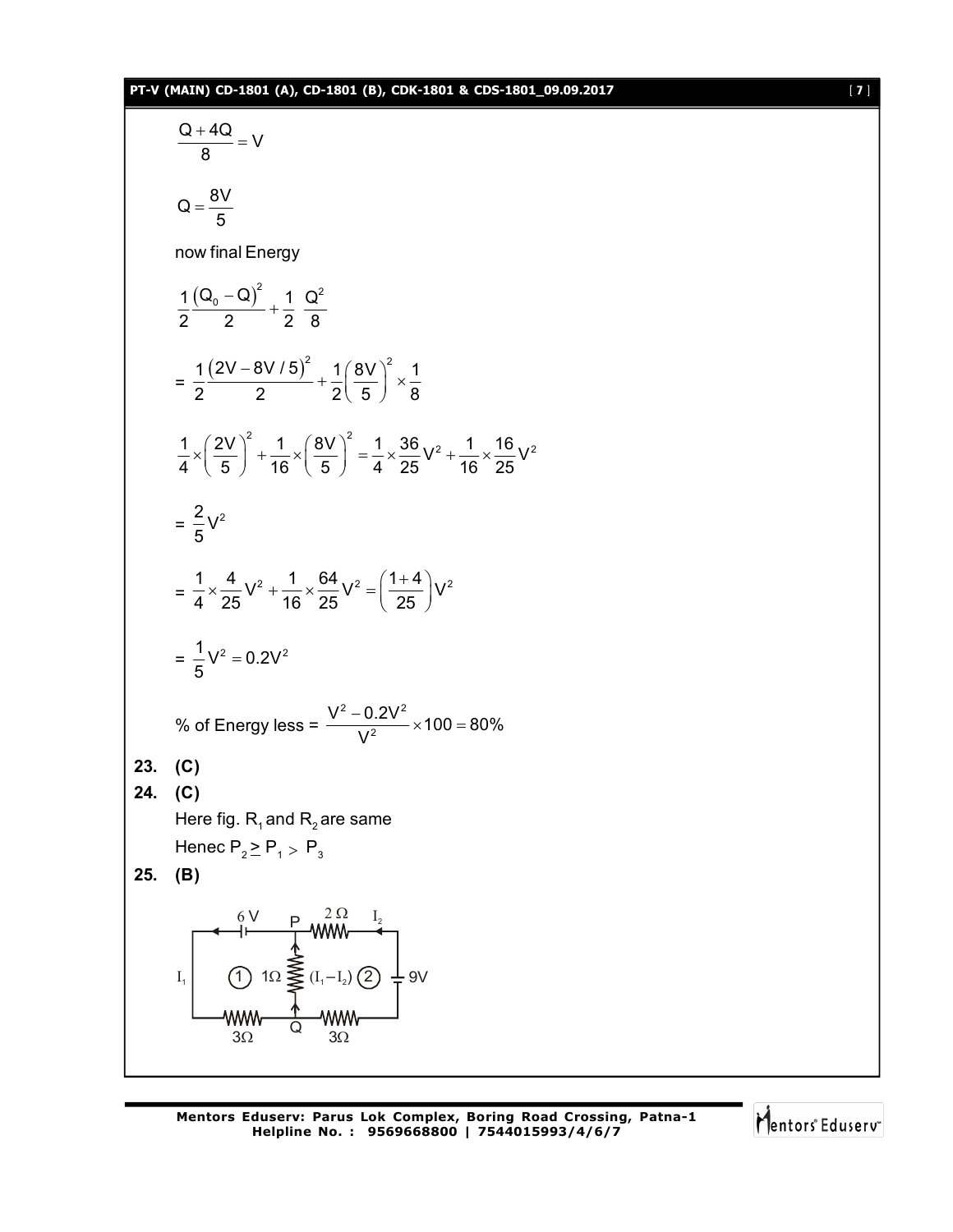## [ **8** ] **PT-V (MAIN) CD-1801 (A), CD-1801 (B), CDK-1801 & CDS-1801\_09.09.2017**

In loop 1 In loop 2

 $3I_1 + 1(I_1 - I_2) = 6$   $3I_2 - 9 + 2I_2 - (I_1 - I_2) = 0$ 

 $4I_1 - I_2 = 6$  ....(i)  $6I_2 - I_1 = 9$  ....(ii)

Solving  $eq<sup>n</sup>(i)$  and (ii)

we get  $(I_1 - I_2) = 0.13$ A from Q to P.

### **26. (B)**

Potential difference between two pionts due to a infinitely long charge wire of charge per unit

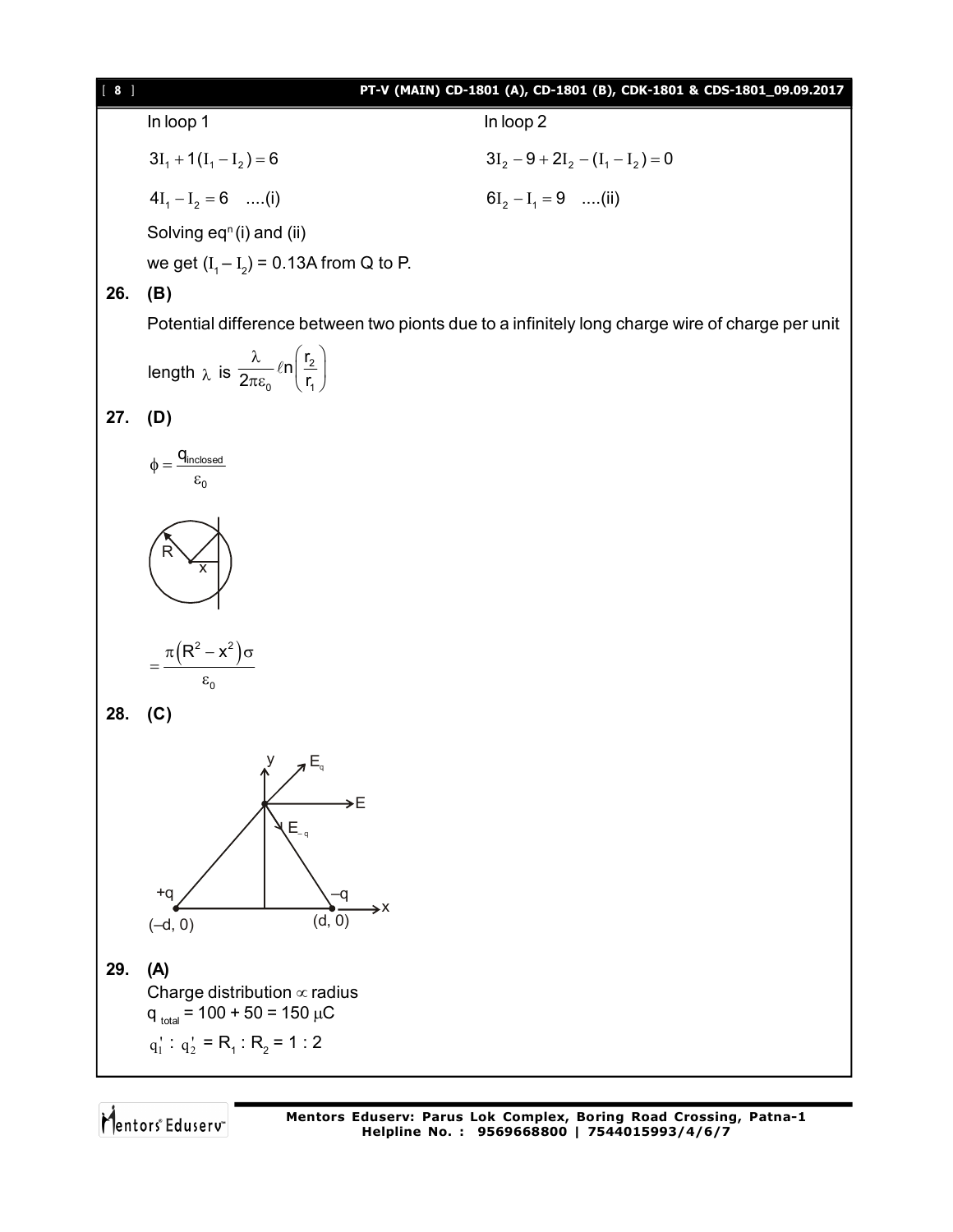#### **PT-V (MAIN) CD-1801 (A), CD-1801 (B), CDK-1801 & CDS-1801\_09.09.2017** [ **9** ]

150 100 C 3 2 q ' 150 50 C 3 1 q ' 2 1 (50 C shifted from small to big sphere) **30. (C)** x component of force on – q a –q<sup>1</sup> b F<sup>2</sup> q<sup>2</sup> F1 90– –q<sup>3</sup> F1 cos(90 – ) + F<sup>2</sup> = <sup>2</sup> 1 2 2 1 3 b Kq q sin a Kq q **CHEMISTRY 31. (D)** G F H D B A C E Mole fraction x = 1 <sup>A</sup> x = 1 <sup>B</sup> Plots AD shows vapour pressure of B containing A volatile component. Plots BC show vapour pressure of A containing B volatile component. Plot CD show vapour pressure of liquid solution containing A and B volatile components P P P A B E EF EG <sup>H</sup> **32. (A)** Elevation in boiling point concentration of a solution. Thus, the order of concentration of solutions is I < II < III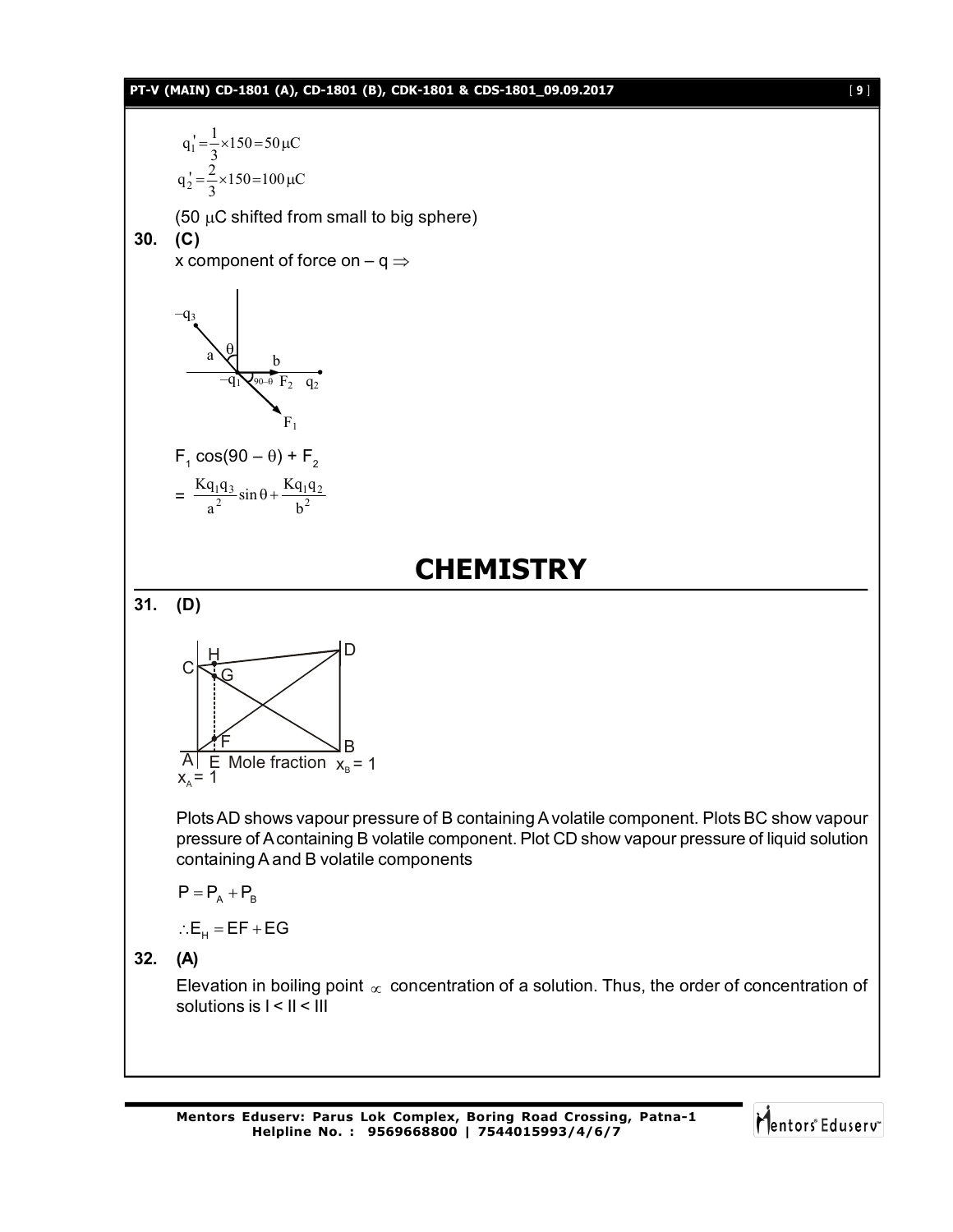**33. (C)**

 $T_{\rm B}^{\circ}$  >  $T_{\rm A}^{\circ}$  [From diagram]

 $B \rightarrow Residue$ 

 $A \rightarrow$  Distillate

**34. (B)**

The mixture will show positive deviation from Raoult's law hence boiling point of an azeotropic mixture of water-ethanol is less than that of both water and ethanol.

**35. (D)**

On changing external pressure, composition of azeotrope alters.

**36. (B)**

 $\Delta G_1^\circ = -2\Delta G_2^\circ$ 

 $E^{\circ}_{C \cap |C|_2} = -1.36 \text{ V}$ 

**37. (C)**

$$
\Delta G_1^\circ = -1 \times F(x) = -RT \ln K_1
$$

 $\Delta G_2^\circ = -1 \times F(y) = -RT \ln K_2$ 

$$
\Delta G_2^\circ = 2\Delta G_1^\circ = -2RT \ln k_1
$$

$$
\therefore K_2 = K_1^2, x = y
$$

**38. (B)**

$$
E = E^{\circ} - \frac{0.0591}{2} \log \frac{[Zn^{2+1}]}{[Ag^+]^2}
$$

$$
y = C - mx
$$

$$
39. (A)
$$

(A) True [B]<sub>t</sub> = k<sub>1</sub>t ; 0.25 = 
$$
\frac{1}{\sqrt{3}}t
$$
; t = 0.25 $\sqrt{3}$   
\n[D]<sub>t</sub> = k<sub>1</sub>t =  $\sqrt{3} \times 0.25 \times \sqrt{3} = 0.75M$   
\n(B) False if [C] = [A] then at that time [B] < [D]  
\n(C) False t<sub>100%</sub> =  $\frac{a}{k}$  (for zero order)  
\n $\frac{(t_{100\%})_I}{(t_{100\%})} = \frac{a_I}{a_{II}} \cdot \frac{k_I}{k_{II}} = \frac{0.5}{1} \times \frac{\sqrt{3}}{1/\sqrt{3}} = \frac{3}{2}$ 

2

 $\ddot{}$  $^{+}$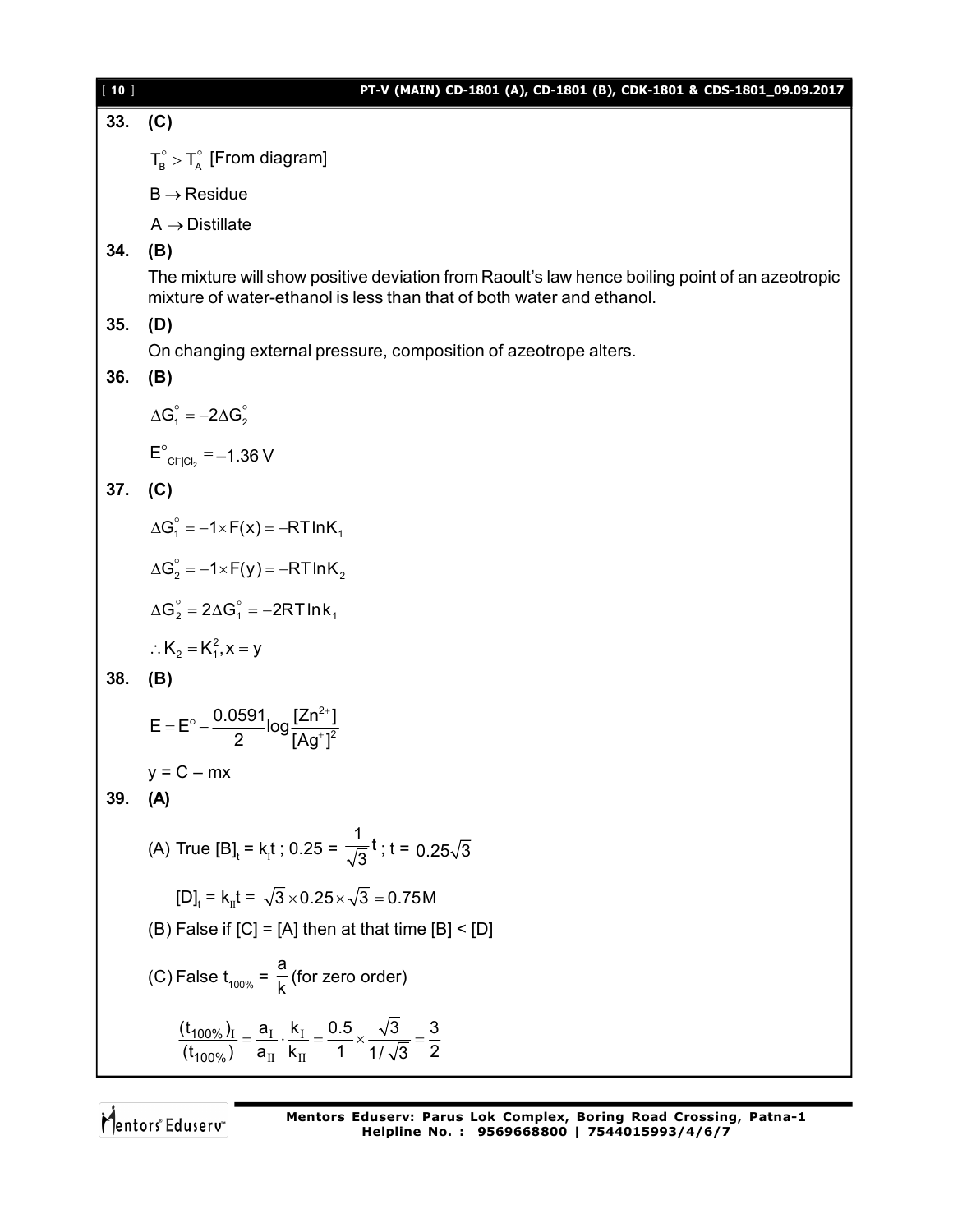**PT-V (MAIN) CD-1801 (A), CD-1801 (B), CDK-1801 & CDS-1801\_09.09.2017** [ **11** ]

(D) 
$$
[A]_t = [A]_0 - k_1 t
$$
 or  $[A]_t = 0.5 - \frac{1}{\sqrt{3}} t$   
\n $[C]_t = [C]_0 - k_{11} t$  or  $[C]_t = 1 - \sqrt{3} t$   
\nif  $[A] = [C]_t$   
\ni.e.,  $0.5 - \frac{1}{\sqrt{3}} t = 1 - \sqrt{3} t$  or  $(\sqrt{3} - \frac{1}{\sqrt{3}}) t = 0.5$   
\n $t = \frac{\sqrt{3}}{4}$ min.

**40. (B)**

 $\frac{\text{slow}}{\text{fast}}$  I  $A+B\frac{\text{slow}}{\text{fast}}$  IAB ; So  $\text{E}_{\text{a(f)}}$  is high and  $\text{E}_{\text{a(b)}}$  is low.  $\text{k}_1 \ll \text{k}_2$ ; So,  $\text{E}_{\text{a}}$  for this step is very high and for next step is low and overall reaction is exothermic.

**41. (D)**

$$
\begin{array}{c}\nO & O & OH & O \\
\parallel & \parallel & \parallel & \parallel \\
CH_3-C-CH_2-C-H_3 \rightleftharpoons CH_3-C-CH-C-H_3 \\
\text{(enolform)} & \text{(enolform)}\n\end{array}
$$

(Due to presence of 2nd > C = O size of conjugation becomes larger. There is intramolecular H–bonding also in enolic form.

**42. (B)**

Due to +I effect of two CH $_{\tiny 3}$  group attached with nitrogen atom its  $\mathsf{K}_{_{\rm b}}$  will be high

**43. (B)**

Where –Ve charge can be created by base attack and –Ve charge goes after resonace from these sites H atom can be replaced by D.

$$
44. (C)
$$

Due to strong –I effect of  $\mathop{\mathsf{NH}}\nolimits_3^{\oplus}$  at  $\mathsf{C}_2$  position.

$$
45. \quad (A)
$$

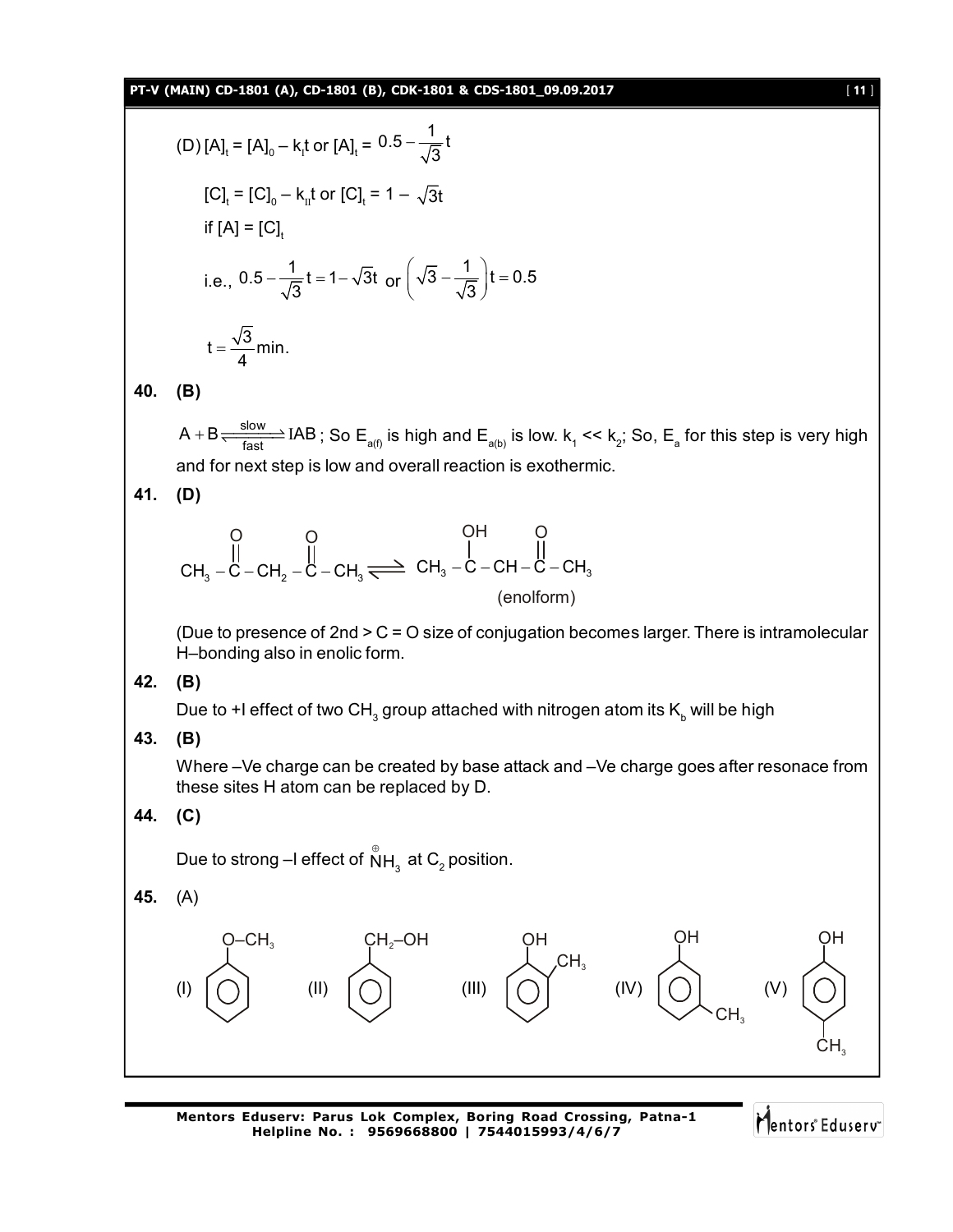| $[ 12 ]$ | PT-V (MAIN) CD-1801 (A), CD-1801 (B), CDK-1801 & CDS-1801_09.09.2017                                                                     |  |  |  |  |
|----------|------------------------------------------------------------------------------------------------------------------------------------------|--|--|--|--|
| 46.      | (D)                                                                                                                                      |  |  |  |  |
|          | I and (III) satisfy conditions for showing geometrical isomerism.                                                                        |  |  |  |  |
| 47.      | (D)                                                                                                                                      |  |  |  |  |
|          | Acid-Base reaction always shifts towards weak acid and weak base                                                                         |  |  |  |  |
| 48.      | (D)                                                                                                                                      |  |  |  |  |
|          | CH <sub>3</sub> – C – O – $\overrightarrow{C}$ H <sub>2</sub> – COOH                                                                     |  |  |  |  |
|          | (2-Ethynoyle ethanoic acid)                                                                                                              |  |  |  |  |
| 49.      | (C)                                                                                                                                      |  |  |  |  |
|          | Compound (c) is Aromatic                                                                                                                 |  |  |  |  |
|          |                                                                                                                                          |  |  |  |  |
|          |                                                                                                                                          |  |  |  |  |
|          | (i) Cyclic<br>(ii) Planar<br>(iii) Cyclic delocalisation                                                                                 |  |  |  |  |
|          | (iv) $(4n+2)\pi = 6\pi$ n = 1                                                                                                            |  |  |  |  |
| 50.      | (B)                                                                                                                                      |  |  |  |  |
|          | is most stable due to electron withdrawing effect of $NO2$ group.                                                                        |  |  |  |  |
| 51.      | (C)                                                                                                                                      |  |  |  |  |
|          | $H2O$ has maximum dielectric constant.                                                                                                   |  |  |  |  |
| 52.      | (D)                                                                                                                                      |  |  |  |  |
|          | $H - C \equiv N: \rightarrow L.P. = 1, \sigma-bonds = 2, \pi bonds = 2$                                                                  |  |  |  |  |
|          | $H - N = C$ : $\rightarrow$ L.P. = 2, $\sigma$ -bonds = 2, $\pi$ bonds = 2                                                               |  |  |  |  |
| 53.      | (B)                                                                                                                                      |  |  |  |  |
|          |                                                                                                                                          |  |  |  |  |
|          |                                                                                                                                          |  |  |  |  |
|          |                                                                                                                                          |  |  |  |  |
|          | (.)<br>$\begin{matrix} 1/ \begin{matrix} N \\ 1 \end{matrix} & 1 & 0 \\ 0 & 0 \\ 0 & 0 \\ (sp^3) & (sp^3) \end{matrix} & 0 \end{matrix}$ |  |  |  |  |
|          |                                                                                                                                          |  |  |  |  |
| 54.      | (D)                                                                                                                                      |  |  |  |  |
|          | $N_b = 4, N_a = 0$                                                                                                                       |  |  |  |  |
|          |                                                                                                                                          |  |  |  |  |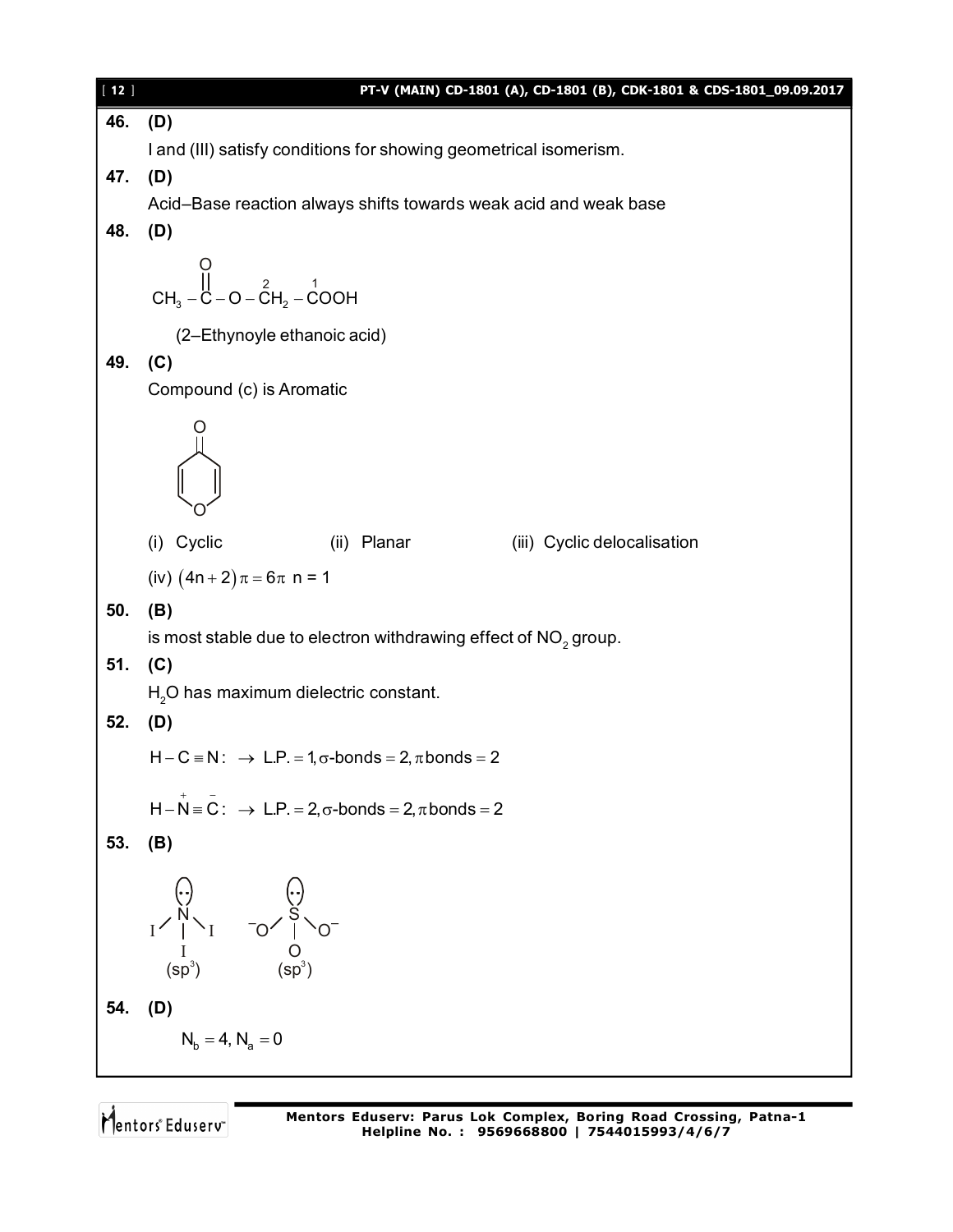#### **PT-V (MAIN) CD-1801 (A), CD-1801 (B), CDK-1801 & CDS-1801\_09.09.2017** [ **13** ]

Find the sum of the following matrices:

\nSo, C(1)

\nElectromegativity of S < O < F.

\nSo, C(2)

\nAllH<sub>3</sub> → AllH<sub>4</sub><sup>-</sup> 
$$
\uparrow \uparrow \uparrow
$$

\nso<sup>2</sup> = sp<sup>3</sup>

\nSo, C(3)

\nF.C. = V -  $\frac{5}{2}$  - U

\nV - Value vectors, S - shared electrons, u - unshared electron.

\nSo, C(1)

\nCr has maximum oxidation state (+6) in K<sub>2</sub>CrO<sub>4</sub> and thus has minimum radius.

\nSo, C(2)

\nCs is highly electropositive element hence it forms Cs<sup>+</sup> ion.

\nCsI<sub>3</sub> → Cs<sup>+</sup> + I<sub>3</sub>

\nMATHEMATICS

\n61. (C)

\nf(0) = 0

\n62. (A)

\n
$$
I = \int_{\sin^{-1} a}^{1} \left( \frac{|2x|}{|2x| + [\pi - 2x]} \right) dx
$$

\n
$$
I = \int_{\sin^{-1} a}^{1} \left( \frac{|2x|}{|2x| + [2x^2]} \right) dx \quad \left( \int_{a}^{b} f(x) dx = \int_{a}^{b} f(a + b - x) dx \right)
$$

\nSo,  $\frac{1}{2} \left( \frac{1}{2} \right) dx = \int_{\sin^{-1} a}^{1} f(a + b - x) dx$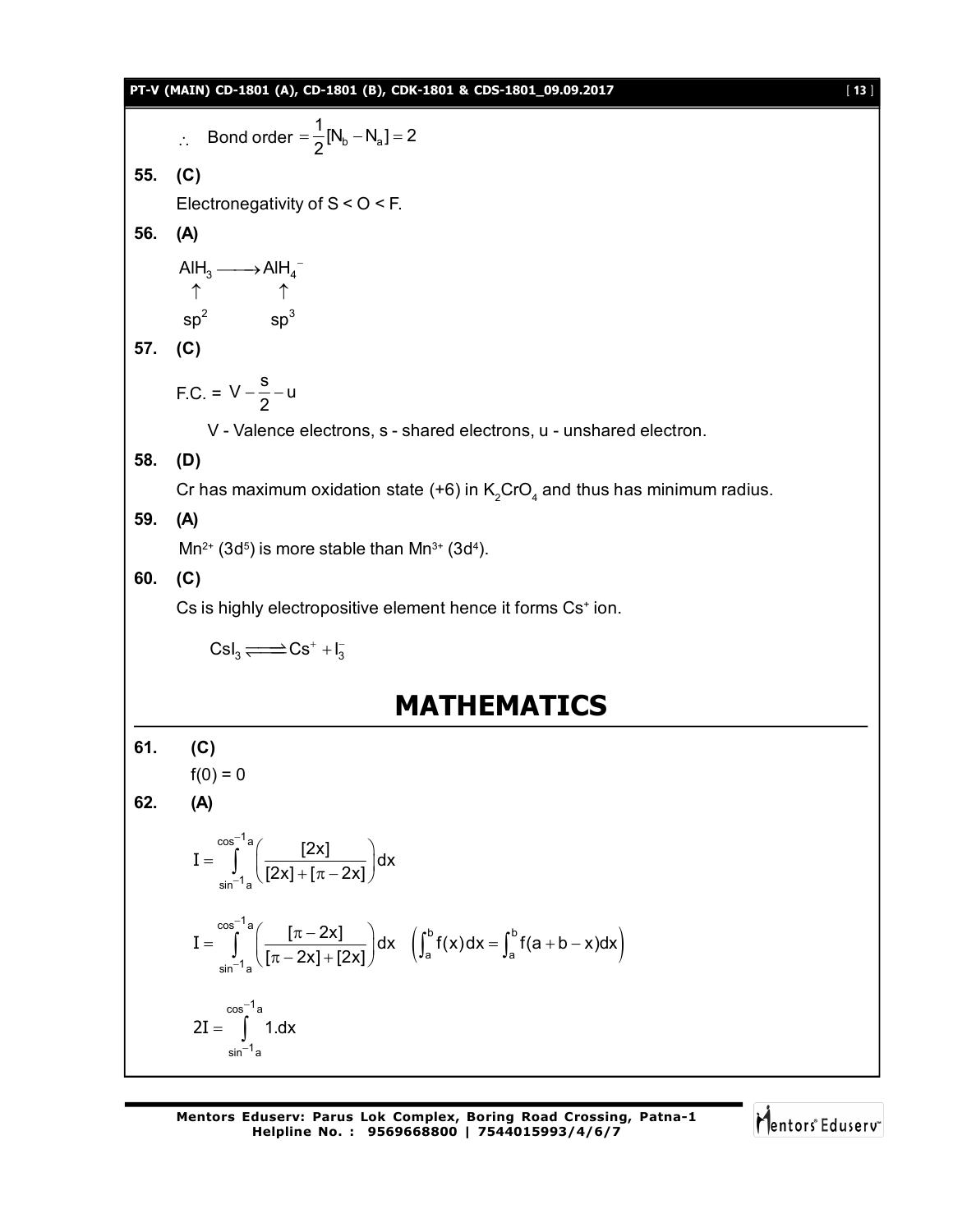| [14] | PT-V (MAIN) CD-1801 (A), CD-1801 (B), CDK-1801 & CDS-1801_09.09.2017                                                                                                               |  |  |  |  |
|------|------------------------------------------------------------------------------------------------------------------------------------------------------------------------------------|--|--|--|--|
|      | $I = \frac{1}{2}(\cos^{-1} a - \sin^{-1} a) = \frac{\pi}{4} - \sin^{-1} a$                                                                                                         |  |  |  |  |
| 63.  | (D)                                                                                                                                                                                |  |  |  |  |
|      | Given equation is satisfied if cosx dx = d (f(x)) $\Rightarrow$ f(x) = sinx                                                                                                        |  |  |  |  |
| 64.  | (D)                                                                                                                                                                                |  |  |  |  |
|      | $\int (x^7 + x^5)\sqrt{2x^2 + 3} dx = \frac{1}{12}\int (12x^5 + 12x^3)\sqrt{2x^6 + 3x^4} dx$                                                                                       |  |  |  |  |
|      | Put $2x^6 + 3x^4 = t$ : $(12x^5 + 12x^3) dx = dt$                                                                                                                                  |  |  |  |  |
|      | $=\frac{1}{12}\int \sqrt{t} dt$                                                                                                                                                    |  |  |  |  |
|      | $=\frac{x^{6}}{18}(2x^{2}+3)^{3/2}+C$                                                                                                                                              |  |  |  |  |
| 65.  | (A)                                                                                                                                                                                |  |  |  |  |
|      | $\lim_{x \to 1^{-}} f(x) = 3 = \lim_{x \to 1^{+}} f(x) = f(1)$                                                                                                                     |  |  |  |  |
|      | LHD at $(x = 1) = \lim_{x \to 1} \frac{f(x) - f(1)}{x - 1} = 3ln 3$                                                                                                                |  |  |  |  |
|      | RHD at $(x = 1) = -1$ .                                                                                                                                                            |  |  |  |  |
| 66.  | (A)                                                                                                                                                                                |  |  |  |  |
|      | Required sum = $\int_{0}^{1} \frac{1+x}{1+x^2} dx$                                                                                                                                 |  |  |  |  |
|      | = $\left[\tan^{-1} x\right]_0^1 + \left[\frac{1}{2}ln(1+x^2)\right]_0^1 = \frac{\pi}{4} + \frac{1}{2}ln2$                                                                          |  |  |  |  |
| 67.  | (C)                                                                                                                                                                                |  |  |  |  |
|      | Put $ln x = t$                                                                                                                                                                     |  |  |  |  |
|      | $I = \int e^{t} \left( \frac{t-1}{t^2+1} \right)^2 dt = \int e^{t} \left( \frac{1}{t^2+1} - \frac{2t}{(t^2+1)^2} \right) dt = \frac{e^{t}}{t^2+1} + c = \frac{x}{(\ln x)^2+1} + c$ |  |  |  |  |
|      | Hence (c) is the correct answer.                                                                                                                                                   |  |  |  |  |
| 68.  | (D)                                                                                                                                                                                |  |  |  |  |
|      | $\lim_{x\to 0} \frac{x-e^x+1-(1-\cos 2x)}{x^2} = -\frac{1}{2}-2 = -\frac{5}{2}.$                                                                                                   |  |  |  |  |
|      |                                                                                                                                                                                    |  |  |  |  |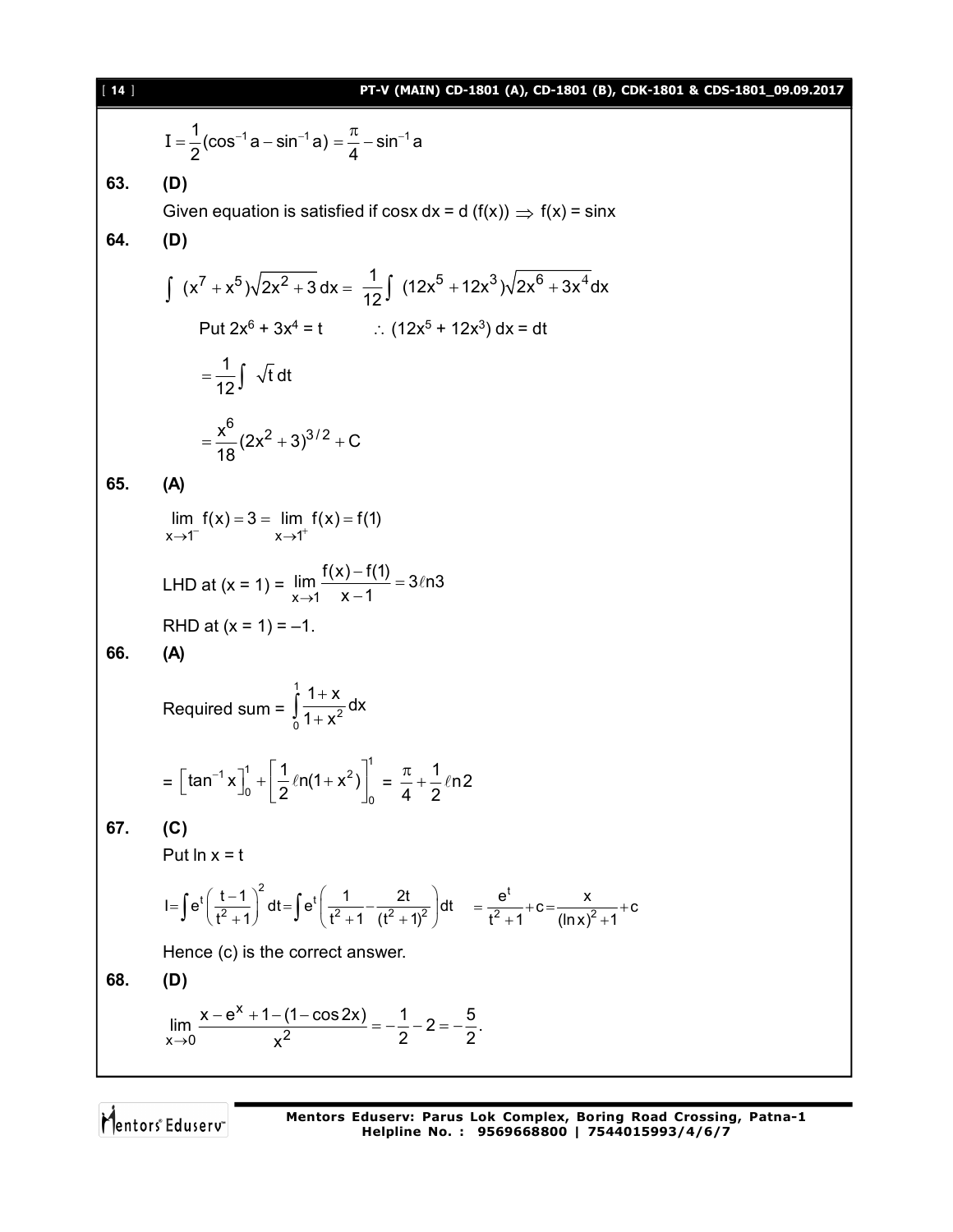#### **PT-V (MAIN) CD-1801 (A), CD-1801 (B), CDK-1801 & CDS-1801\_09.09.2017** [ **15** ]

$$
\therefore \quad \text{For continuity, } f(0) = -\frac{5}{2}.
$$

$$
\therefore [f(0)]\{f(0)\} = \frac{-3}{2}
$$

**69. (A)**

Substituting  $x = p^6$ , dx = 6p<sup>5</sup> dp, we have

$$
I = \int \frac{6p^5(p^6 + p^4 + p)}{p^6(1 + p^2)} dp = \int \frac{6(p^5 + p^3 + 1)}{(p^2 + 1)} dp = \int 6p^3 dp + \int \left(\frac{6}{p^2 + 1}\right) dp
$$

$$
= \frac{6p^{4}}{4} + 6\tan^{-1} p = \frac{3}{2}x^{2/3} + 6\tan^{-1}(x^{1/6}) + c
$$

Hence (a) is the correct answer.

# **70. (A)**

It is possibe only when  $f(x)$  is differentiable at  $x = 1$  and  $f'(1) \neq 0$ .

$$
\Rightarrow 1 + \frac{b^3 - b^2 + b - 1}{b^2 + 3b + 2} = -1 \Rightarrow b^3 + b^2 + 7b + 3 = 0
$$
  
f(b) = b<sup>3</sup> + b<sup>2</sup> + 7b + 3

$$
\therefore f'(b) = 3b^2 + 2b + 7 > 0 \ \forall b \in \mathsf{R}
$$

 $\Rightarrow$  f(b) = 0 will have exactly one real root.

$$
71. (D)
$$

$$
f'(x) = 6x^2 - 6(a-3)x + 6a
$$

 $f'(x) = 0$  must have two distinct real roots of which at least one is negative root.

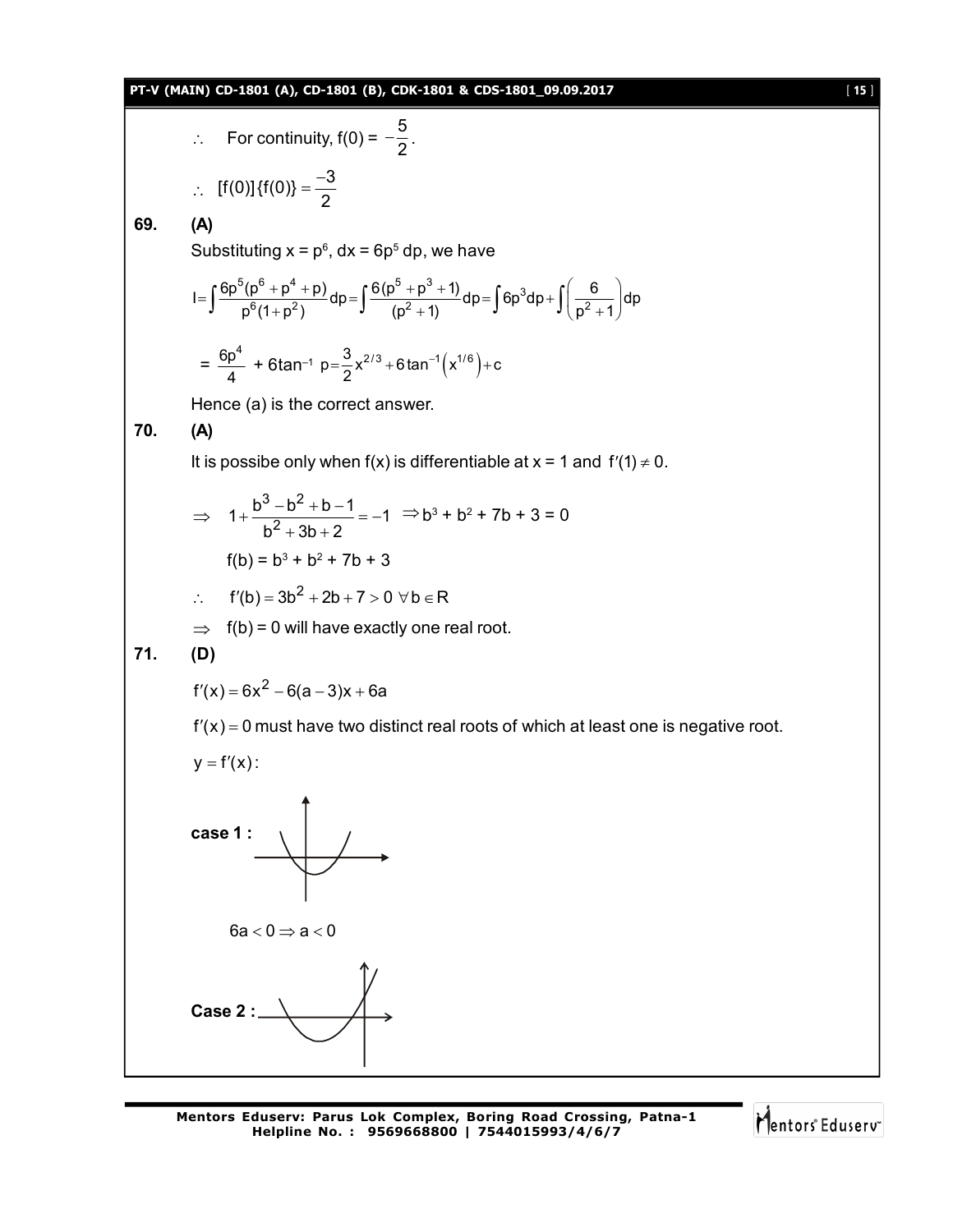#### [ **16** ] **PT-V (MAIN) CD-1801 (A), CD-1801 (B), CDK-1801 & CDS-1801\_09.09.2017**

$$
D > 0 \Rightarrow a \in (-\infty, 1) \cup (9, \infty)
$$
  
and 
$$
-\frac{B}{2A} < 0 \Rightarrow a \in (-\infty, 3)
$$
  
and 
$$
C \ge 0 \Rightarrow a \in [0, \infty)
$$
  

$$
a \in (-\infty, 1)
$$
  
**72.** (D)

$$
\tan^{-1}\left(\frac{1}{2r^2}\right) = \tan^{-1}\left(\frac{2}{4r^2}\right) = \tan^{-1}\left(\frac{(2r+1) - (2r-1)}{1 + (2r+1)(2r-1)}\right) = \tan^{-1}(2r+1) - \tan^{-1}(2r-1)
$$

Thus,

Thus,  
\n
$$
\sum_{r=1}^{n} \tan^{-1} \left( \frac{1}{2r^2} \right) = \sum_{r=1}^{n} \left[ \tan^{-1}(2r+1) - \tan^{-1}(2r-1) \right] = \tan^{-1}(2n+1) - \tan^{-1}(1)
$$
\n
$$
= \tan^{-1}(2n+1) - \frac{\pi}{4}
$$
\n∴ 
$$
\lim_{n \to \infty} \sum_{r=1}^{n} \tan^{-1} \left( \frac{1}{2r^2} \right) = \lim_{n \to \infty} \left[ \tan^{-1}(2n+1) - \frac{\pi}{4} \right]
$$
\n
$$
= \tan^{-1}(\infty) - \frac{\pi}{4} = \frac{\pi}{2} - \frac{\pi}{4} = \frac{\pi}{4}.
$$
\n(D)  
\n(A)  
\n $t = \sin^2 x$ .  
\n
$$
I = \frac{1}{2} \int e^{t}(2-t) dt = \frac{3}{2} e^{t} - t \frac{e^{t}}{2} + C = \frac{1}{2} e^{\sin^2 x} (3 - \sin^2 x) + C
$$
\n(D)  
\n $f'(x) = 3x^2 - 12x + 9 = 3(x - 1)(x - 3)$   
\n $f(-1) = -21$   
\n $f(3) = -5$   
\n $f(5) = 15$   
\n∴  $x \in (-1, 5)$   
\n⇒ Absolute maximum value of  $f(x)$  does not exist.

Mentors<sup>e</sup> Eduserv<sup>-</sup>

**73. (D) 74. (A)**

**75. (D)**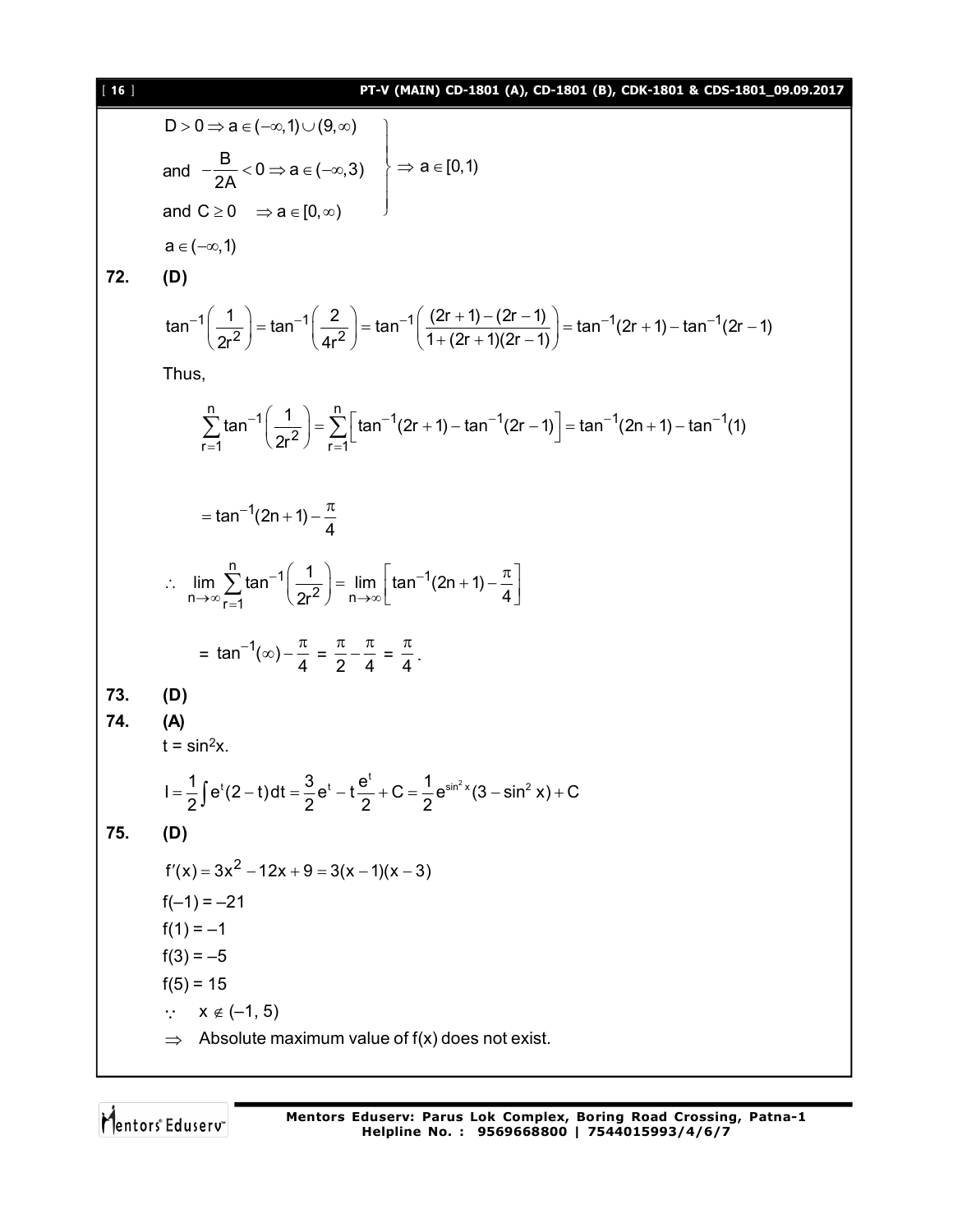

**Mentors Eduserv: Parus Lok Complex, Boring Road Crossing, Patna-1 Helpline No. : 9569668800 | 7544015993/4/6/7**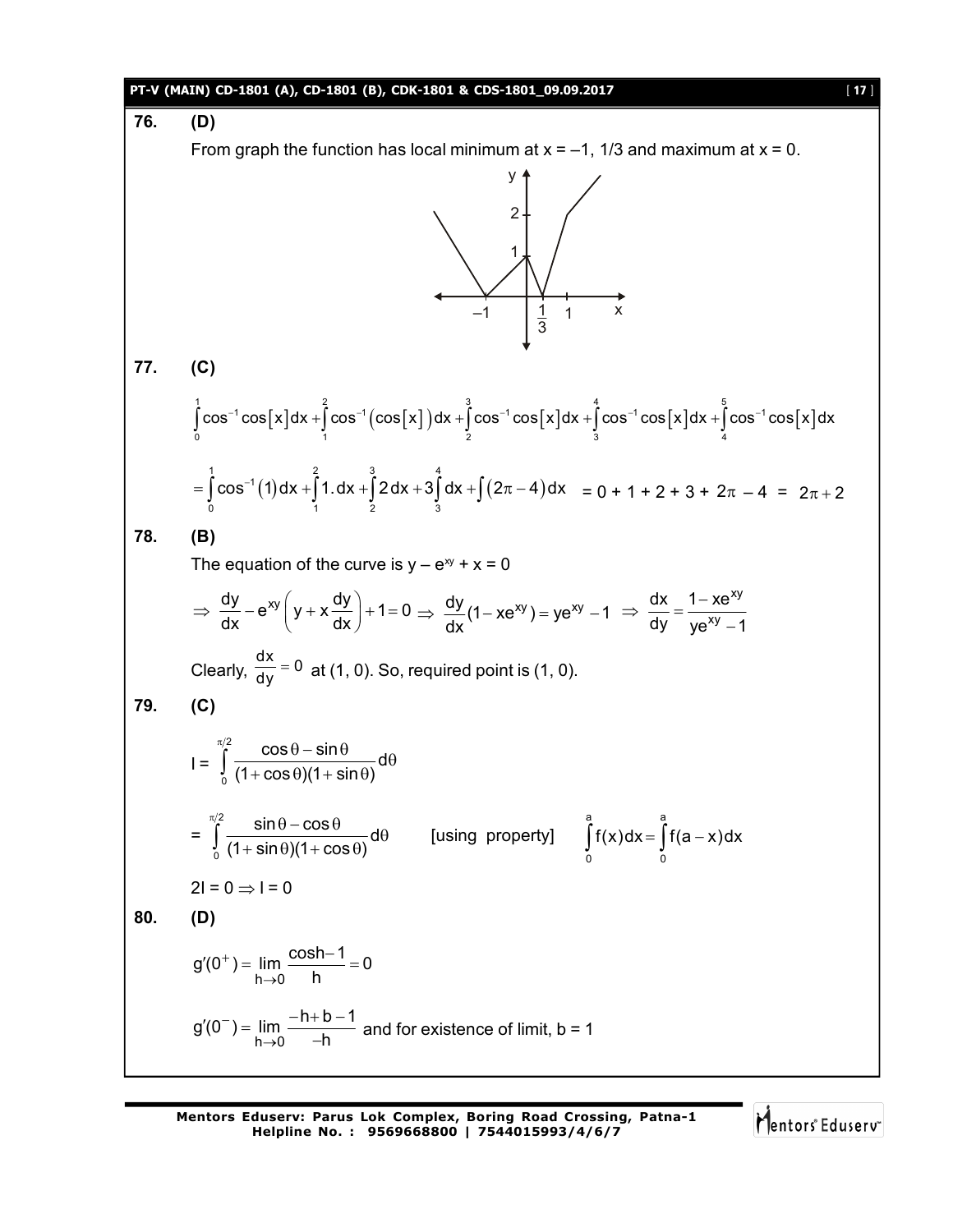#### [ **18** ] **PT-V (MAIN) CD-1801 (A), CD-1801 (B), CDK-1801 & CDS-1801\_09.09.2017**

 $\Rightarrow$  g'(0<sup>-</sup>) = 1. **81. (A)**  $^{2\pi}$  cos<sup>-1</sup>(sin x)dy -  $\int^{2\pi}$  cos<sup>-1</sup>  $I = \int_0^{2\pi} \cos^{-1}(\sin x) dx = \int_0^{2\pi} \cos^{-1}(-\sin x) dx$  $^{2\pi}$  ( $\pi$  cos<sup>-1</sup>  $=\int_0^{2\pi} (\pi - \cos^{-1}(\sin x))dx$ 2  $2I = \int_0^{2\pi} \pi dx \Rightarrow I = \pi^2$ **82. (B)** Put  $1 + x^2 = t^2$ **83. (B)**  $x - 2k\pi$ ;  $2k\pi - \frac{\pi}{2} \le x \le 2k$  $f(x) = \begin{cases} 2 & 2 \end{cases}$  $(2k + 1)\pi - x$ ;  $2k\pi + \frac{\pi}{6} < x \leq 2k\pi + \frac{3}{6}$ 2  $2$  $\begin{cases} x - 2k\pi; \hspace{1cm} 2k\pi - \frac{\pi}{2} \leq x \leq 2k\pi + \frac{\pi}{2} \end{cases}$  $=\{$  $\left( (2k+1)\pi - x; 2k\pi + \frac{\pi}{2} < x \le 2k\pi + \frac{3\pi}{2} \right)$ **84. (C)**  $\pi/2$   $\pi/2$   $\pi/2$  $/2$   $-\pi/2$   $-\pi/2$ I = | [tanx]dx = | [-tanx]dx = | (−1− [tanx])dx (∵ [−x] = −1− [x]  $\pm$  x ∉ I)  $\pi/2$   $\pi/2$   $\pi/$  $-\pi/2$   $-\pi/2$   $-\pi$  $=$   $\int$  [tanx]dx =  $\int$  [-tanx]dx =  $\int$  (-1-[tanx])dx (: [-x] = -1-[x]  $\forall$  x  $\notin$  I  $=-\pi-1 \Rightarrow l=-\frac{\pi}{2}$  $\Rightarrow$   $I=-\frac{\pi}{2}$ **85. (B)**  $f'(x) = 8x^3 - 9(a-3)x^2 + 12ax + a$ f"(x) = 24x<sup>2</sup> – 18(a – 3)x + 12a  $= 6 \cdot {4x^2 - 3(a-3)x + 2a}$  $f''(x) = 0$  has roots of opposite signs  $\implies a \in (-\infty, 0)$ **86. (A)** Let  $I = \int \frac{3 + 2\cos x}{(2 + 3\cos x)^2} dx$  $(2+3\cos x)$  $=\int \frac{3+}{1}$  $\int \frac{6}{(2+i)}$ Multiplying N<sup>r</sup>. & D<sup>r</sup>. by cosec<sup>2</sup>x, we get  $\Rightarrow$ 2  $I = \int \frac{(3\cos \sec^2 x + 2\cot x \csc x)}{(2\cos \sec x + 3\cot x)^2} dx$  $(2cosecx + 3cotx)$  $=\int \frac{(3\cos ec^2x +$  $\int \frac{3 \csc 1 + 2C}{2 \csc 1}$ 

Mentors<sup>®</sup> Eduserv<sup>®</sup>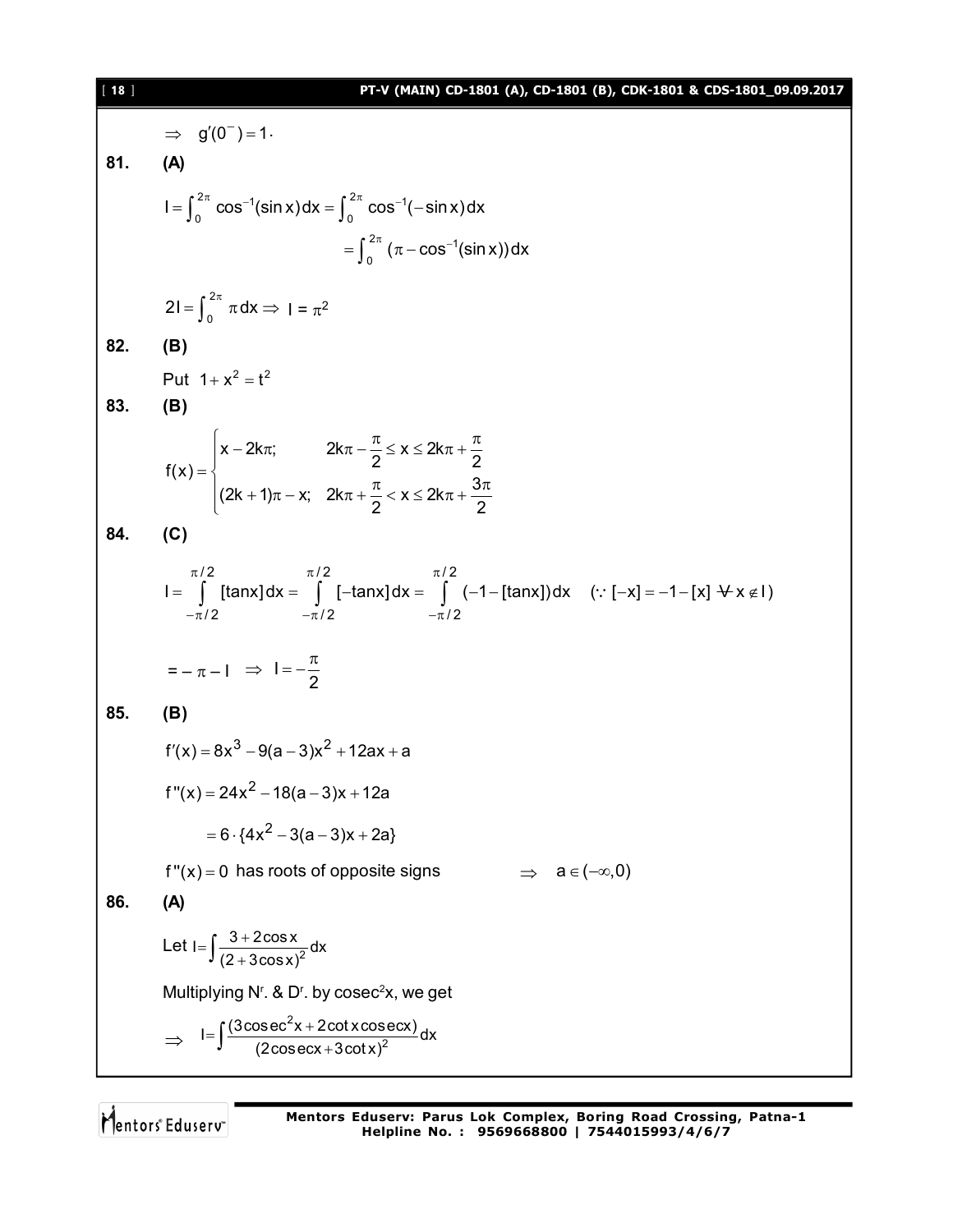**PT-V (MAIN) CD-1801 (A), CD-1801 (B), CDK-1801 & CDS-1801\_09.09.2017** [ **19** ] 2 2 3cosec x 2cot x cos ecx dx (2cos ecx 3cot x) 1 sin x c 2cos ecx 3cot x 2 3cos x Hence (a) is the correct answer. **87. (B)** It is given that the tangent at each point of the curve y = <sup>2</sup> 3 2 x 2ax 2x 5 3 makes an acute angle with the positive direction of x-axis. dy <sup>0</sup> dx for all x 2x<sup>2</sup> – 4ax + 2 0for all x x 2 – 2ax + 1 0 for all x 4a<sup>2</sup> – 4 0 a 2 – 1 0 – 1 a 1 **88. (A)** n 5 2 2 1 x 1 I x dx x x , put <sup>2</sup> 1 1 x p then, 1 dx dp x x n 5 p dp = n 6 n 6 1 x p x c n 6 n 6 + c. Hence (a) is the correct answer. **89. (A)** We have, 2x<sup>2</sup> + y<sup>2</sup> = 12 ... (i) Differentiating w.r.t. x, we get (2,2) dy dy 2x dy 4x 2y 0 2 dx dx y dx The equation of the normal at (2, 2) is 1 y 2 (x 2) x 2y 2 0 2 ... (ii) Solving (i) and (ii), we obtain that the coordinates of their points of intersection are (2, 2) and (–22/9, –2/9). Hence, the normal to the curve at (2, 2) cuts it again at (–22/9, –2/9).

Mentors<sup>\*</sup> Eduserv<sup>-</sup>